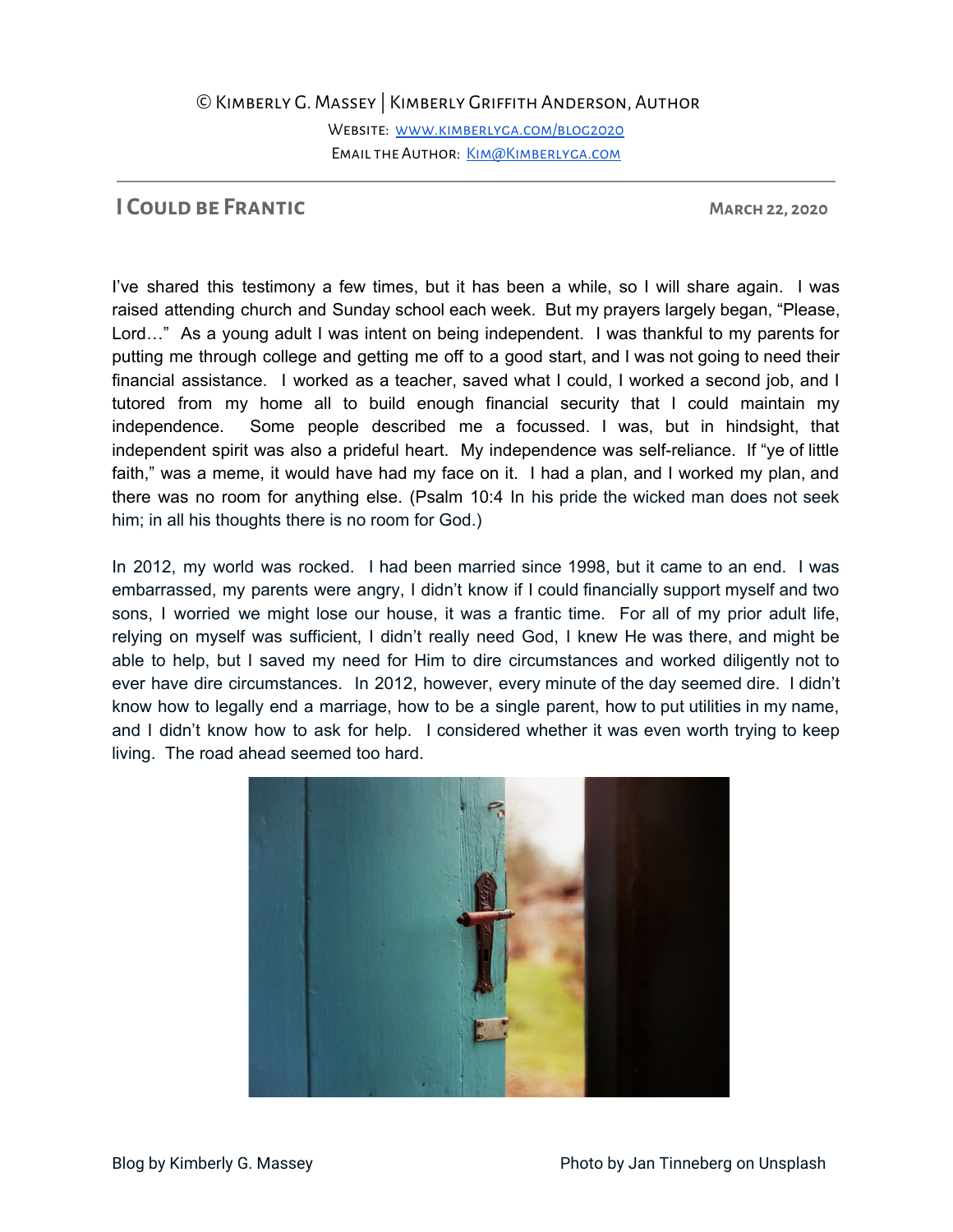One evening I prayed, and I didn't start with, "Please, Lord…" I prayed, "Dear Lord, I have so much to be thankful for, especially my boys. Lord, I don't know what to do, I don't know what tomorrow holds, and I need help. Lord, this feels like the first time I've ever lost control of my life, although I know deep down that I've never truly been in control. What I thought was me, was really You. Self aside, Lord, what do I need to do?" I went to bed, truly not knowing what to do, surrendering all to God. I awoke the next morning with the solution. It wasn't going to be easy, and it wasn't going to be popular, and I knew it wasn't Kim's idea. I had to sell my beloved vehicle. This would leave us with a much older, but paid-for car.

I told the boys and we all cried, and they wanted to know why. I didn't know how to sell a car! I went to the credit union that financed it and they gave me the paperwork I would need to have the new buyer sign and explained the process - they even suggested that I complete the financial transaction in their office so they could verify the funds and I wouldn't get "taken." Together, the boys and I washed our SUV, vacuumed it out, and drove it one last time. It was a Sunday afternoon when we parked it with a For Sale sign in the window. I prayed, asking the Lord that this be a speedy process because it was hard for all of us. On Thursday, someone called wanting to test drive it. On Friday, we finalized the sale at the credit union. I paid off the loan, paid off the credit card, and had \$2000 to pad my paycheck each month, if needed. I could breathe again. It was not Kim, but Him. Ye of little faith, became ye of much faith, and this faith remains. So many, countless, prayers were answered that day, I was a bundle of emotion.

I could be frantic right now with so many unknowns. I enjoy my work, I enjoy the people with whom I work, I like to go out and be social, I like hugs and conversations, but none of those things can happen right now. I know there are closures galore and lots of money failing to exchange hands. I know there are people who have always been financially independent who now don't know when they will receive their next paycheck. I know there are high school seniors who don't know if they will get to complete their dreams of prom and graduation. I know this! It took a dire situation to change my thinking from that of self-reliance and pride, to humble and obedient. He can, and will, do the same for you. We all have a tendency to operate as if we are in control of our own future, and it is our free-will to think this way, but desperate times call for desperate measures. Personally, I believe the Lord, through Coronavirus, is stimulating us to need Him. We can make face masks out of paper towels and hoard a guest room full of toilet paper, but in the end - "As surely as I live,' says the Lord, 'every knee will bow before me; every tongue will acknowledge God." (Romans 14:11) The longer we resist the longer the social distancing orders will persist. Are you ready to acknowledge God, today?